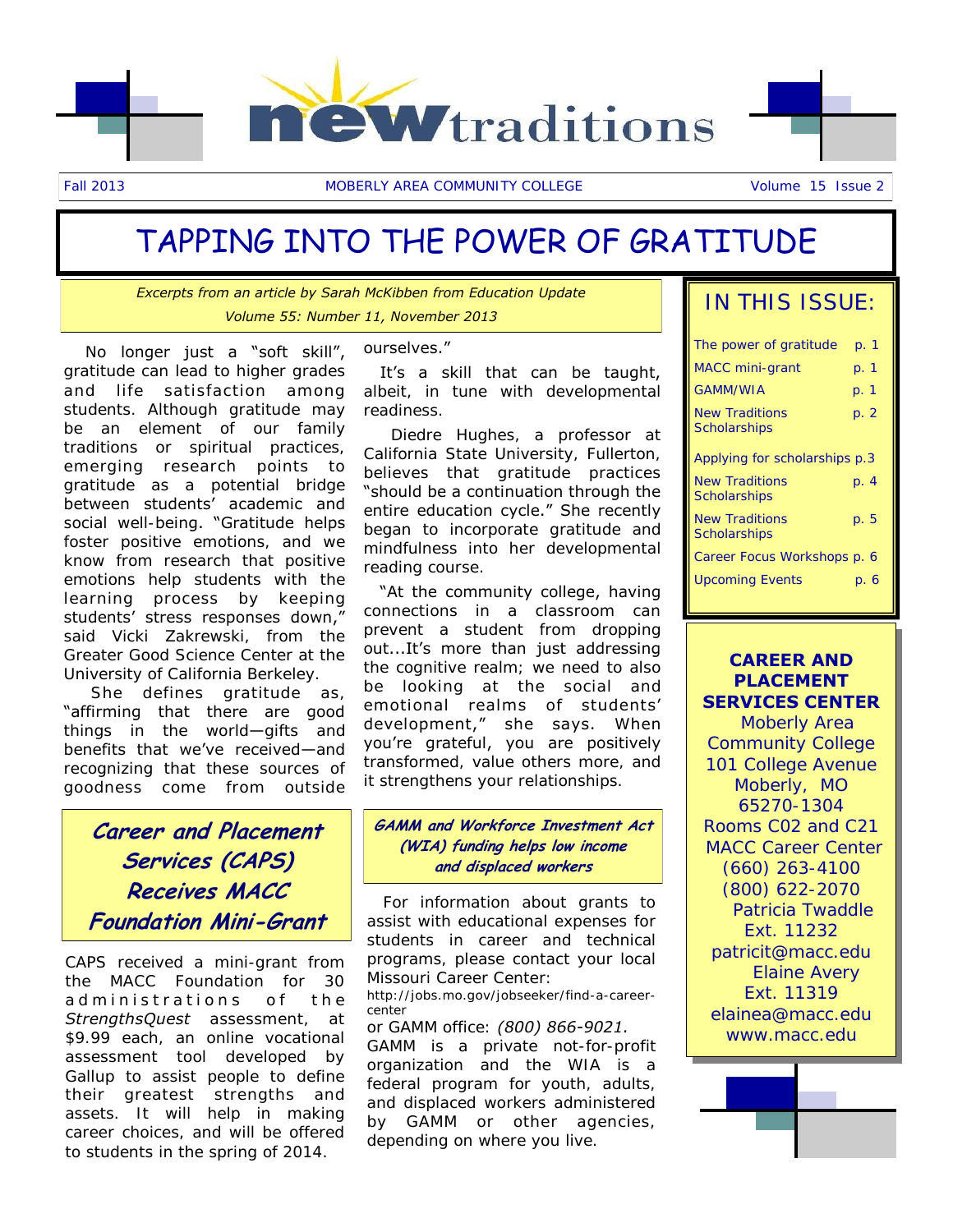# Fall 2013 New Traditions Scholarships

New Traditions Scholarships have been a tradition at MACC since the late 1970s. Scholarships have been awarded to hundreds of New Traditions scholars over the years in both fall and spring semesters. Just since the fall of 2006, awards sponsored by the New Traditions program totaled \$86,815. In the Fall 2013 semester, 25 MACC students received scholarships and grants totaling \$7159. Dr. Jeff Lashley, President of Moberly Area Community College, gave the welcome and presented awards to students receiving Institutional and state awards.

*Each year in early summer, a sub-committee from the New Traditions Advisory Committee meets to determine the recipients of MACC's New Traditions Institutional Awards. Five scholarships are awarded from a pool of nearly 100 applicants. Special thanks to the committee members who give of their time to make some very difficult decisions.* 



#### **MACC Institutional Scholarships**

These renewable scholarships are valued at \$500 per semester. Pictured (left to right): Pat Twaddle, Director of Career and Placement Services (CAPS); Stephanie Ley, Moberly, Industrial Technology Mechatronics; Kerri Bunch, Moberly, A.D.N.; Mary VanCleve, Moberly, AA.

Not pictured: Patricia Huskey, Columbia, BOE-E; Corrine Pass, Columbia, AA



#### **Beta Sigma Phi— Preceptor Laureate Eta**

Pat Twaddle; Amanda Ingersoll, Moberly, A.D.N.; Joyce Riley

**Ruth Lawrence Memorial Scholarship** 

Melva Deane Lipsey, Jefferson City, Ruth Lawrence's daughter; Brittanie Frost, Fulton, A.D.N.; Nita Enochs, Springfield, Ruth Lawrence's daughter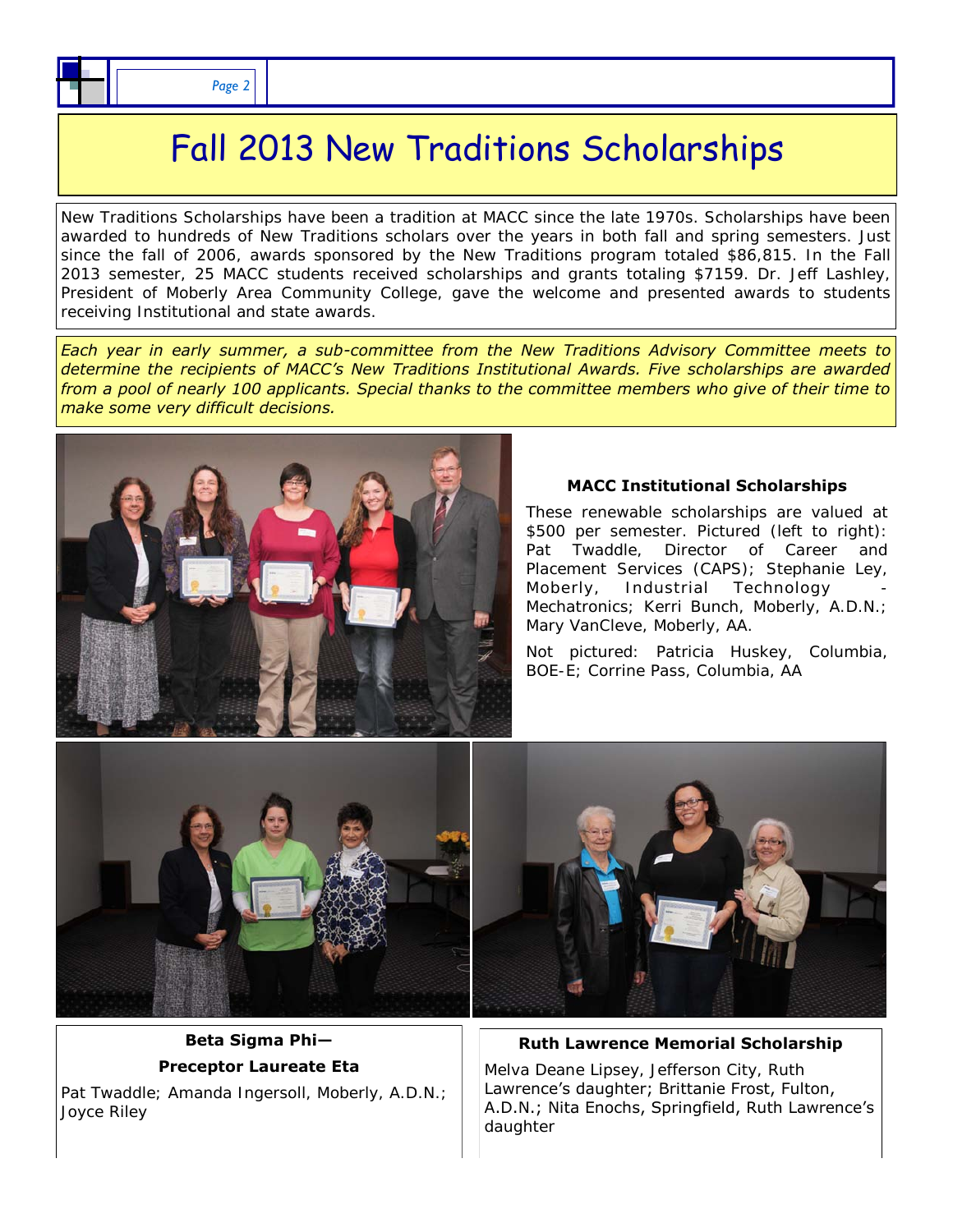# Fall 2013 New Traditions Scholarships





#### **Displaced Homemaker Fee Waivers**  Pat Twaddle; Dorothy Rasmussen, Moberly, ACC; Jeff Lashley

Not pictured: Elizabeth Akers, Williamsburg, OTA; Stephanie Schneider, Salisbury, A.D.N.



#### **Business Women of Missouri Huntsville Chapter**

Fannie Lou Wilhite; Samantha Ingebritson, Huntsville, A.D.N.: Pat Twaddle

**Students interested in applying for New Traditions Institutional Scholarships must apply online from the MACC website prior to April 1, 2014 for the Fall 2014 semester. Students interested in other New Traditions scholarships can call (660) 263-4100 ext 11319 or 11232.**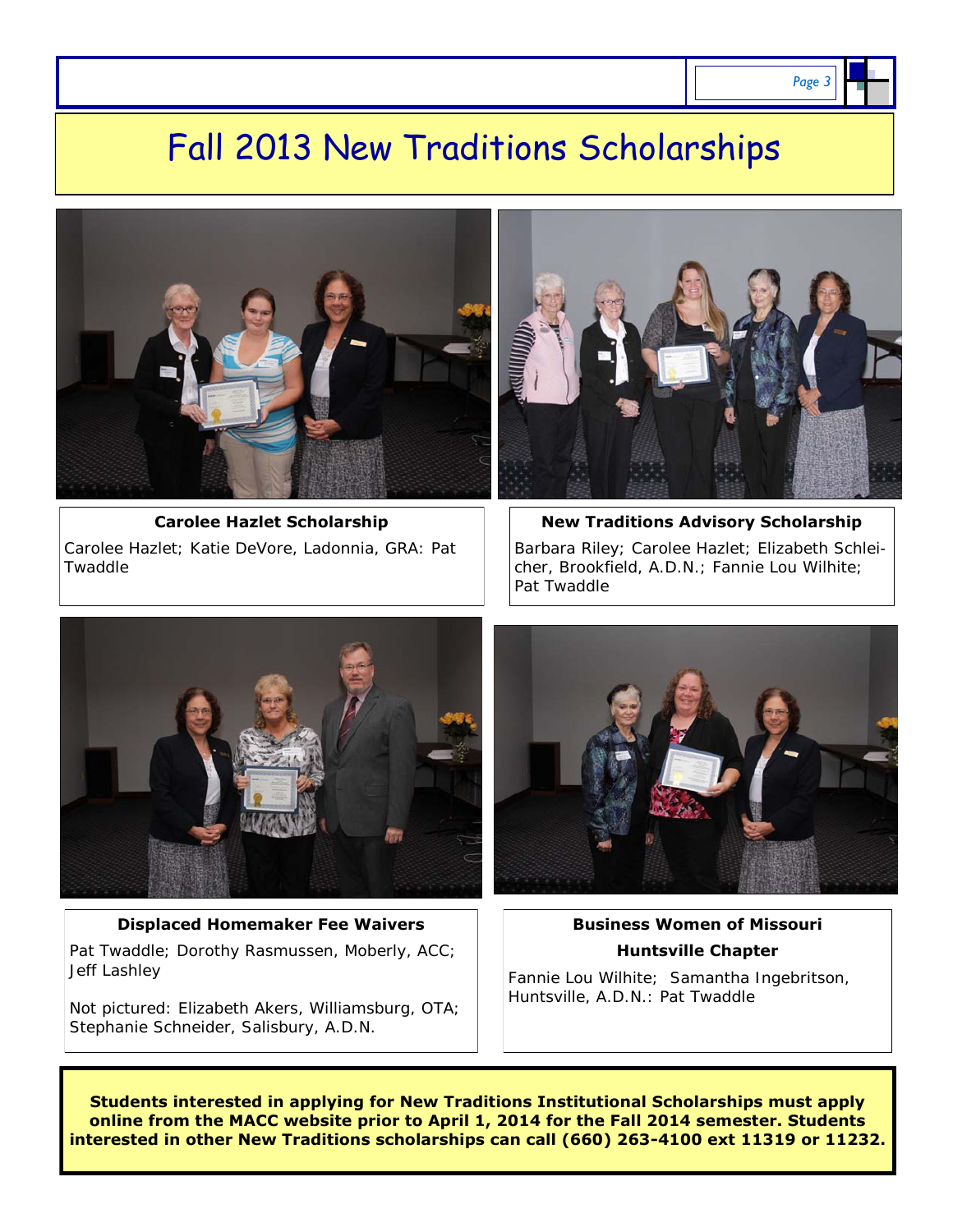





*New Traditions Scholarships are targeted to students pursuing nontraditional majors for their gender as well as single parents, displaced homemakers, dislocated workers, or students who have overcome other barriers and achieved academic success.* 

**Family and Community Education (FCE) Randolph County Chapter** 

Pat Twaddle; Bonnie Kisor, FCE representative; George Osebreh, Moberly, PN; Terry Bischel, PN Coordinator Not pictured: Anna Failor, Clark, AA

#### **PEO—KJ Chapter**

Barbara Riley; Hope Walter, Moberly, A.D.N.; Pat Twaddle





#### **Ladies Auxiliary to the VFW Post 2654**

Pat Twaddle; Julie Smith, Clifton Hill, AAT; Elaine Avery

Not pictured: April Montgomery, Moberly, A.D.N.

*Page 4*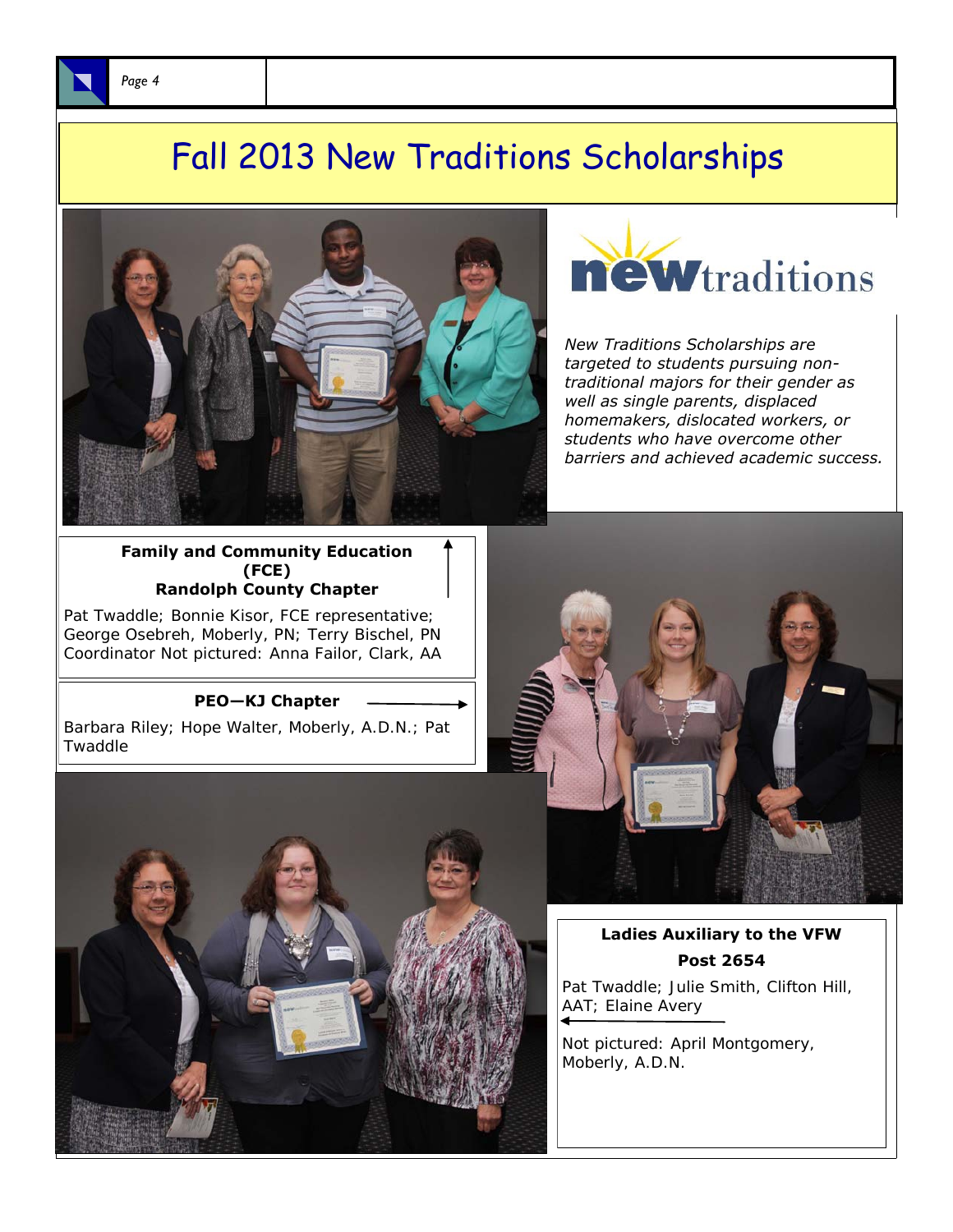# Fall 2013 New Traditions Scholarships





## **New Traditions Scholars— Associate Degree Nursing Students**

Front row: Pat Twaddle, Hope Walter, Ruth Jones, Director of Allied Health

Back row: Samantha Ingrebritson, Brittanie Frost, Kerri Bunch

#### **G.E. Capital Scholarships**

Olivia Breyfogle; Ashley Morrison, Monroe City, A.D.N.; Joyce Stahlschmidt, Paris, AA; Leslie Redding;

Not pictured: Ashley Dowell, Ashland, AA; Jennifer Johnson, Columbia, AA; Jeri Mertensmeyer, Ashland, AA; Ashley Wertz, New Bloomfield, AA; Lisa Stiner, Kirksville, AA

*Page 5*